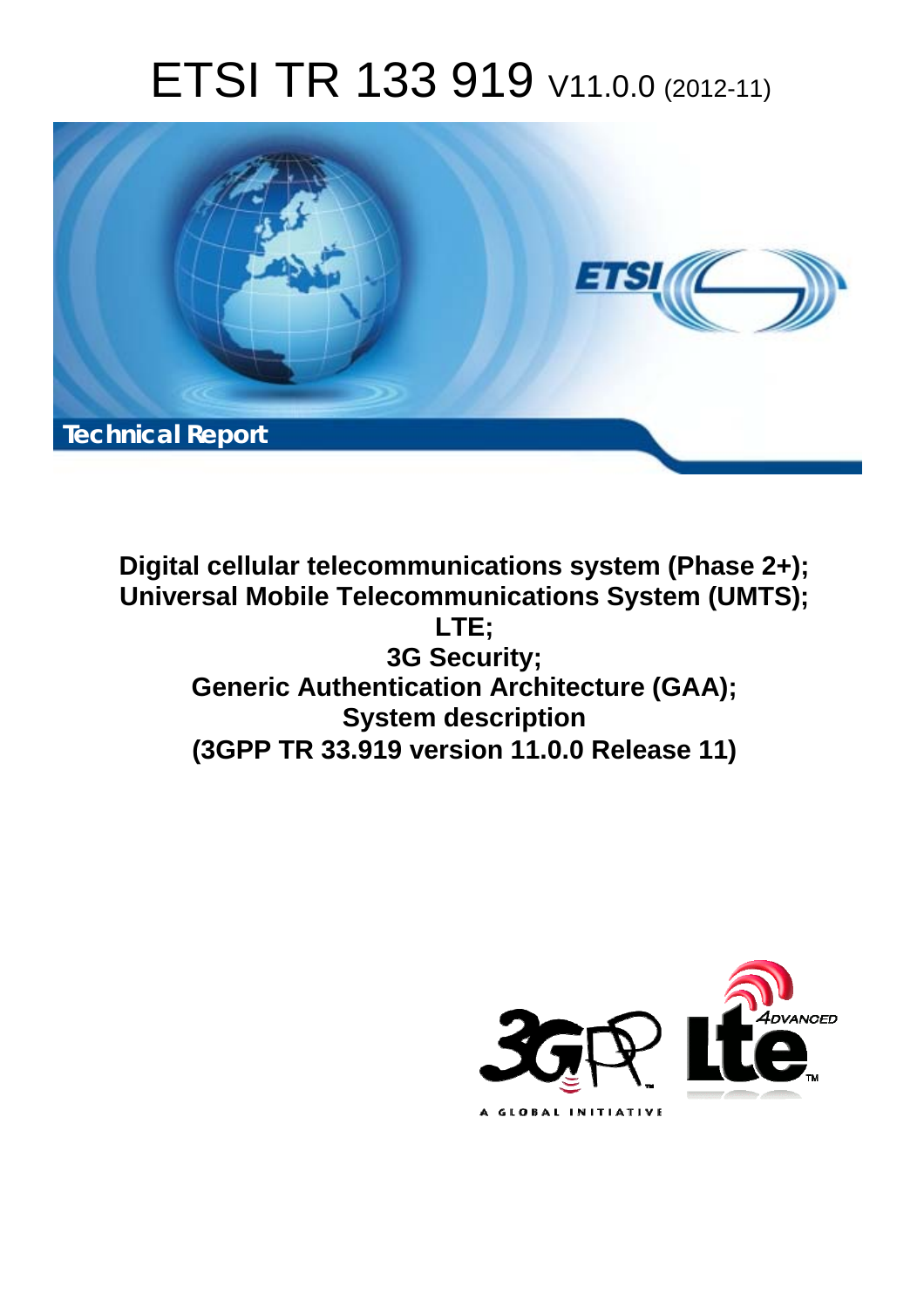Reference RTR/TSGS-0333919vb00

Keywords GSM,LTE,SECURITY,UMTS

#### *ETSI*

#### 650 Route des Lucioles F-06921 Sophia Antipolis Cedex - FRANCE

Tel.: +33 4 92 94 42 00 Fax: +33 4 93 65 47 16

Siret N° 348 623 562 00017 - NAF 742 C Association à but non lucratif enregistrée à la Sous-Préfecture de Grasse (06) N° 7803/88

#### *Important notice*

Individual copies of the present document can be downloaded from: [http://www.etsi.org](http://www.etsi.org/)

The present document may be made available in more than one electronic version or in print. In any case of existing or perceived difference in contents between such versions, the reference version is the Portable Document Format (PDF). In case of dispute, the reference shall be the printing on ETSI printers of the PDF version kept on a specific network drive within ETSI Secretariat.

Users of the present document should be aware that the document may be subject to revision or change of status. Information on the current status of this and other ETSI documents is available at <http://portal.etsi.org/tb/status/status.asp>

If you find errors in the present document, please send your comment to one of the following services: [http://portal.etsi.org/chaircor/ETSI\\_support.asp](http://portal.etsi.org/chaircor/ETSI_support.asp)

#### *Copyright Notification*

No part may be reproduced except as authorized by written permission. The copyright and the foregoing restriction extend to reproduction in all media.

> © European Telecommunications Standards Institute 2012. All rights reserved.

DECT<sup>™</sup>, PLUGTESTS<sup>™</sup>, UMTS<sup>™</sup> and the ETSI logo are Trade Marks of ETSI registered for the benefit of its Members. **3GPP**TM and **LTE**™ are Trade Marks of ETSI registered for the benefit of its Members and of the 3GPP Organizational Partners.

**GSM**® and the GSM logo are Trade Marks registered and owned by the GSM Association.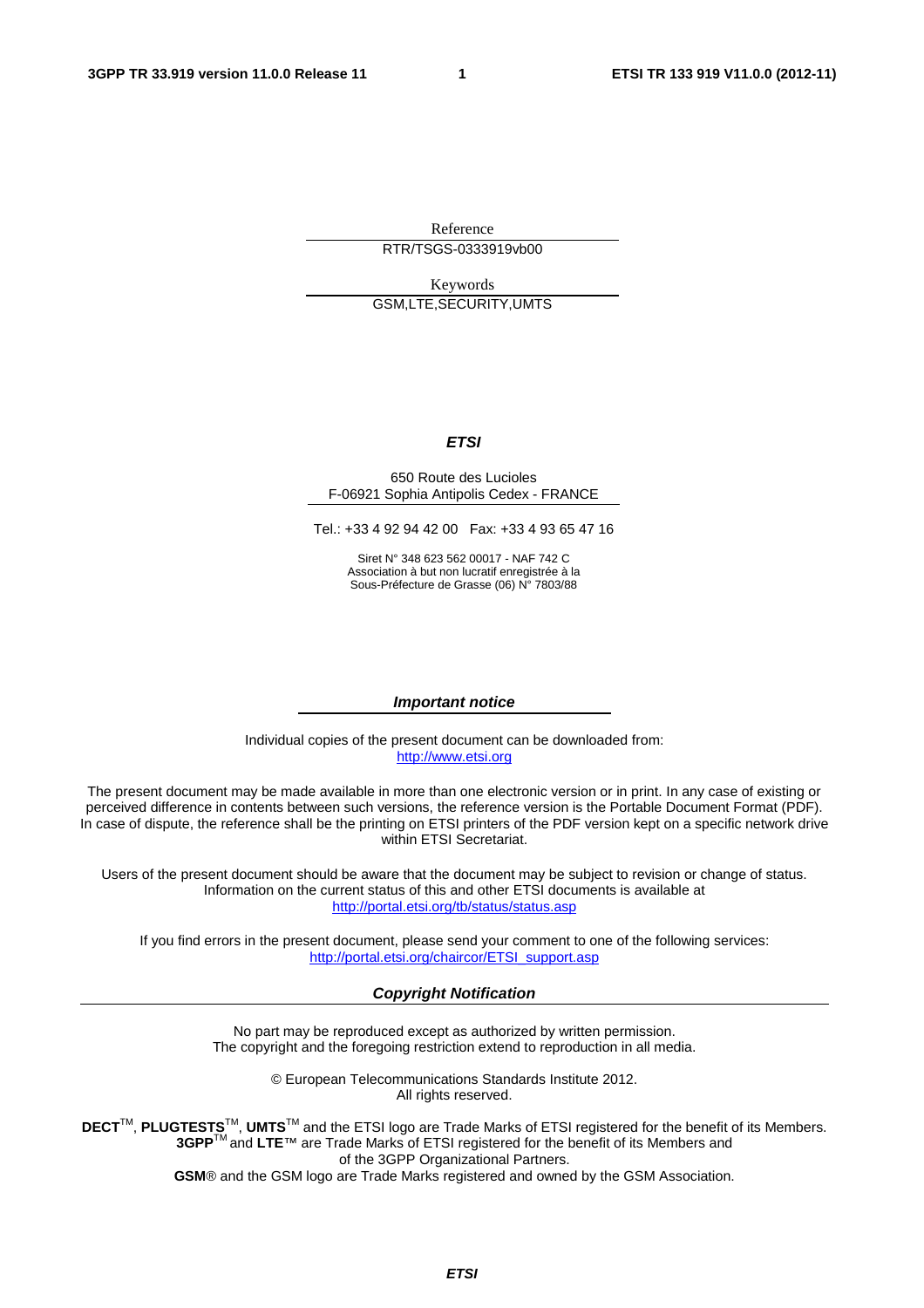## Intellectual Property Rights

IPRs essential or potentially essential to the present document may have been declared to ETSI. The information pertaining to these essential IPRs, if any, is publicly available for **ETSI members and non-members**, and can be found in ETSI SR 000 314: *"Intellectual Property Rights (IPRs); Essential, or potentially Essential, IPRs notified to ETSI in respect of ETSI standards"*, which is available from the ETSI Secretariat. Latest updates are available on the ETSI Web server [\(http://ipr.etsi.org](http://webapp.etsi.org/IPR/home.asp)).

Pursuant to the ETSI IPR Policy, no investigation, including IPR searches, has been carried out by ETSI. No guarantee can be given as to the existence of other IPRs not referenced in ETSI SR 000 314 (or the updates on the ETSI Web server) which are, or may be, or may become, essential to the present document.

### Foreword

This Technical Report (TR) has been produced by ETSI 3rd Generation Partnership Project (3GPP).

The present document may refer to technical specifications or reports using their 3GPP identities, UMTS identities or GSM identities. These should be interpreted as being references to the corresponding ETSI deliverables.

The cross reference between GSM, UMTS, 3GPP and ETSI identities can be found under <http://webapp.etsi.org/key/queryform.asp>.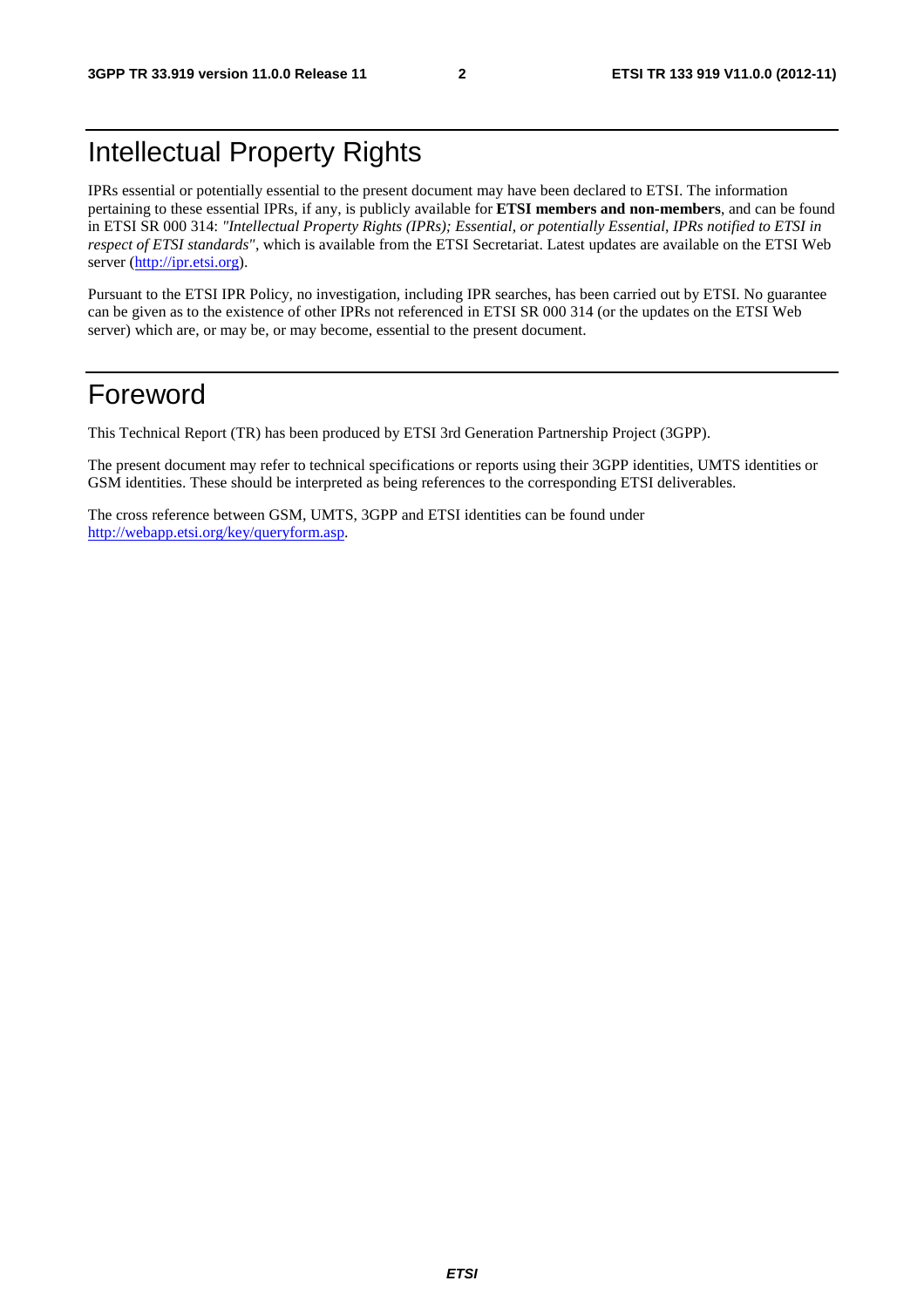$\mathbf{3}$ 

## Contents

| 1                                                               |  |  |  |  |
|-----------------------------------------------------------------|--|--|--|--|
| 2                                                               |  |  |  |  |
| 3<br>3.1<br>3.2                                                 |  |  |  |  |
| $\overline{4}$<br>4.1<br>4.2<br>4.3                             |  |  |  |  |
| 5<br>5.1<br>5.2<br>5.3                                          |  |  |  |  |
| 6<br>6.1<br>6.2<br>6.3<br>6.4<br>6.5<br>6.5.1<br>6.5.2<br>6.5.3 |  |  |  |  |
| 7<br>7.0<br>7.1<br>7.2<br>7.3<br>7.3.1<br>7.3.2<br>7.3.3<br>7.4 |  |  |  |  |
| 8<br>8.1<br>8.2<br>8.3<br>8.4<br>8.5                            |  |  |  |  |
| Annex A:                                                        |  |  |  |  |
|                                                                 |  |  |  |  |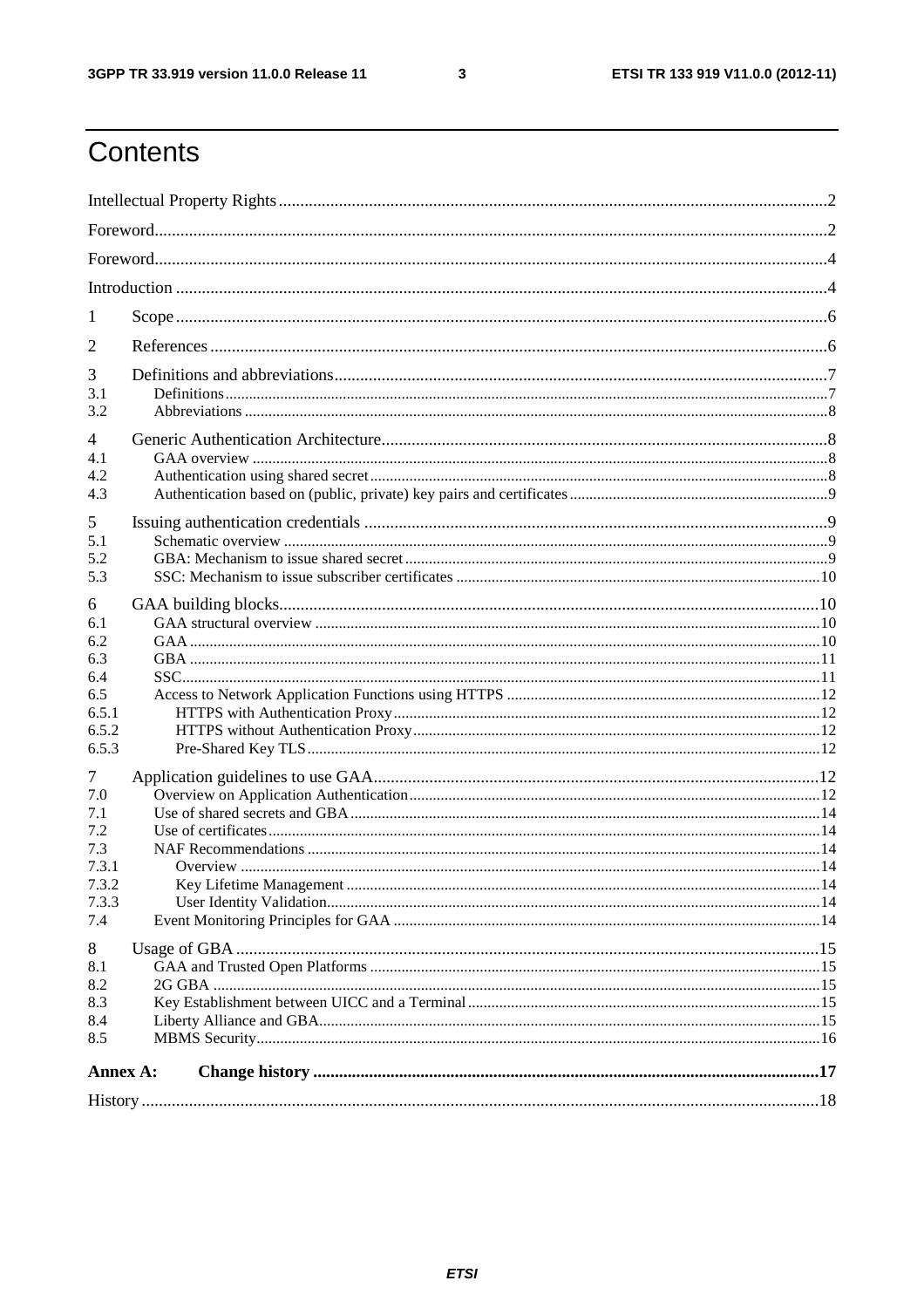### Foreword

This Technical Report has been produced by the  $3<sup>rd</sup>$  Generation Partnership Project (3GPP).

The contents of the present document are subject to continuing work within the TSG and may change following formal TSG approval. Should the TSG modify the contents of the present document, it will be re-released by the TSG with an identifying change of release date and an increase in version number as follows:

Version x.y.z

where:

- x the first digit:
	- 1 presented to TSG for information;
	- 2 presented to TSG for approval;
	- 3 or greater indicates TSG approved document under change control.
- y the second digit is incremented for all changes of substance, i.e. technical enhancements, corrections, updates, etc.
- z the third digit is incremented when editorial only changes have been incorporated in the document.

#### Introduction

This section provides an introduction on the context of GAA and some clarification of why this TR was written (with some reference to related 3GPP Technical Specifications and Technical Reports).



**Figure 1: Schematic illustration of GAA** 

A number of applications share a need for mutual authentication between a client ((i.e. the UE ) and an application server before further communication can take place. Examples include (but are not limited to) communication between a client and a presence server (possibly via an authentication proxy), communication with a PKI portal where a client requests a digital certificate, communication with a Mobile Broadcast / Multicast Service (MBMS) content server, a BM-SC, etc.

Since a lot of applications share this common need for a peer authentication mechanism, it has been considered useful to specify a Generic Authentication Architecture (GAA). This GAA describes a generic architecture for peer authentication that can *a priori* serve for any (present and future) application.

This TR can be considered as a framework document for the generic authentication architecture as is illustrated in Figure 1. GBA, HTTPS and the Authentication Proxy (AP), and Certificates are the basic building blocks of the GAA in 3GPP Release 6 and they are specified each in a separate TS. Later on, many additions were made to accommodate specific needs for various use cases.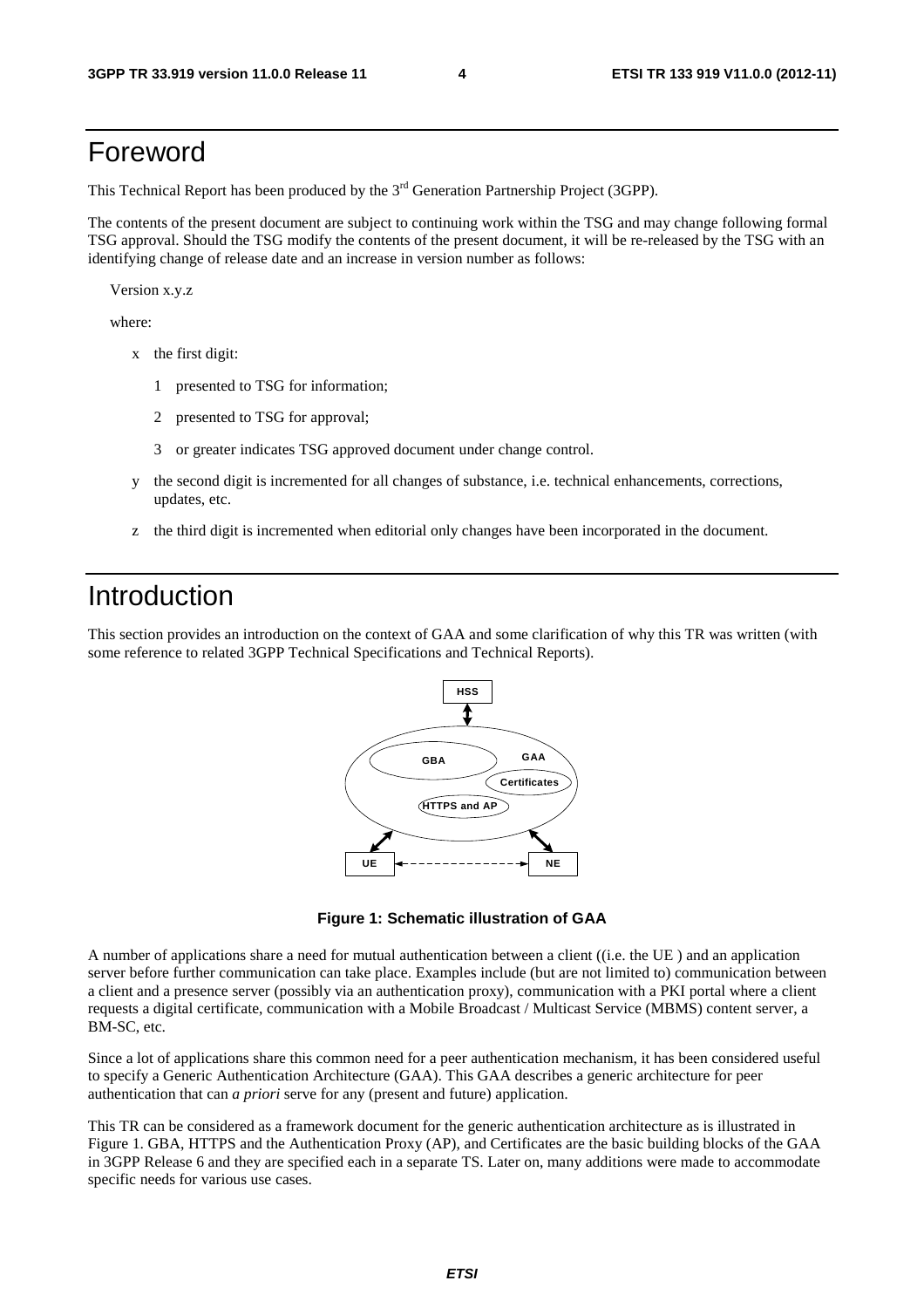How the different GAA and GBA related specifications and technical reports fit together in GAA is explained in this document.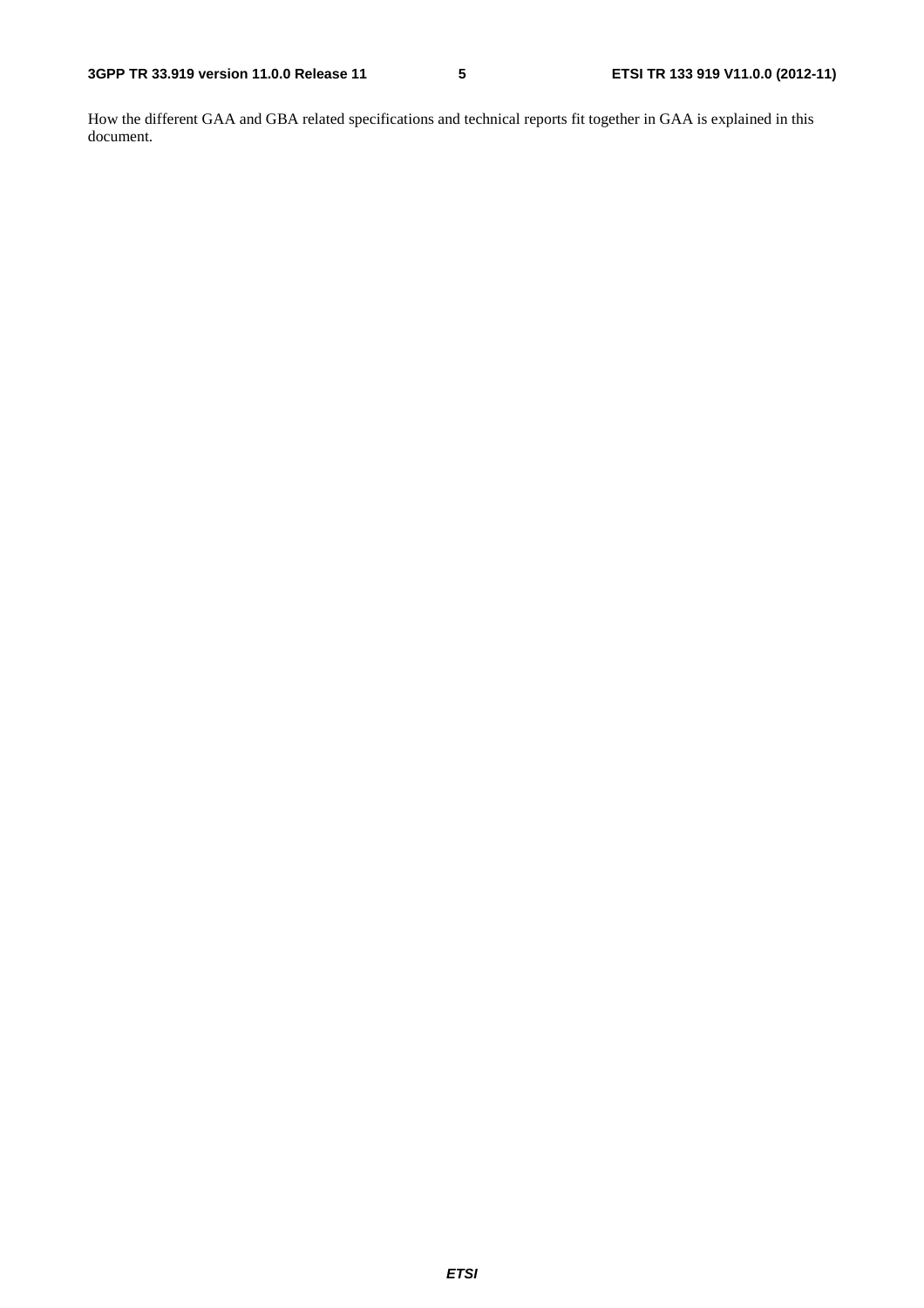### 1 Scope

This 3GPP Technical Report aims to give an overview of the different mechanisms that mobile applications can rely upon for authentication between server and client (i.e. the UE). Additionally it provides guidelines related to the use of GAA and to the choice of authentication mechanism in a given situation and for a given application.

To this end the TR puts the different 3GPP GAA related specifications, into perspective. It clarifies the logic for having the technical specifications and technical reports, sketches their content and explains the inter-relation between these 3GPP TSs and TRs and their relation with this TR.

The heart of GAA consists out of the Generic Bootstrapping Architecture (GBA): The GBA core specifications consist out of TS 33.220, TS 24.109 and TS 29.109. Figure 2 depicts protocols used over the GBA core interfaces and the relationships between different GBA core specifications.

| <b>TS33.220 GBA</b>               |                                                                                  |                           |  |                                                          |
|-----------------------------------|----------------------------------------------------------------------------------|---------------------------|--|----------------------------------------------------------|
| TS24.109                          |                                                                                  | TS29.109                  |  |                                                          |
| Ub                                | Ua                                                                               | Zn/Zn'                    |  | Zh                                                       |
| <b>HTTP Digest AKA</b><br>RFC3310 | WSDL/<br>E.g. HTTP Digest<br>SOAP based<br>Web<br><b>RFC2617</b><br>Service [10] |                           |  | <b>IMSC</b> Diameter<br>message definitions<br>TS 29.229 |
|                                   |                                                                                  | Diameter Base<br>Protocol |  |                                                          |
| <b>RFC2616</b>                    |                                                                                  | <b>RFC3588</b>            |  |                                                          |
|                                   |                                                                                  | <b>SCTP</b>               |  |                                                          |
| ΙP                                |                                                                                  |                           |  |                                                          |

#### **Figure 2: Relationships between GBA core specifications and the protocols used by GBA interfaces**

GBA in turn is then used by many other TSs and TRs to enable specific usages e.g. HTTPS, subscriber certificates.

### 2 References

The following documents contain provisions which, through reference in this text, constitute provisions of the present document.

- References are either specific (identified by date of publication, edition number, version number, etc.) or non-specific.
- For a specific reference, subsequent revisions do not apply.
- For a non-specific reference, the latest version applies. In the case of a reference to a 3GPP document (including a GSM document), a non-specific reference implicitly refers to the latest version of that document *in the same Release as the present document*.
- [1] 3GPP TS 33.102: "3rd Generation Partnership Project; Technical Specification Group Services and System Aspects; 3G Security; Security architecture".
- [2] 3GPP TS 33.220: "3rd Generation Partnership Project; Technical Specification Group Services and System Aspects; 3G Security; Generic Authentication Architecture (GAA); Generic bootstrapping architecture".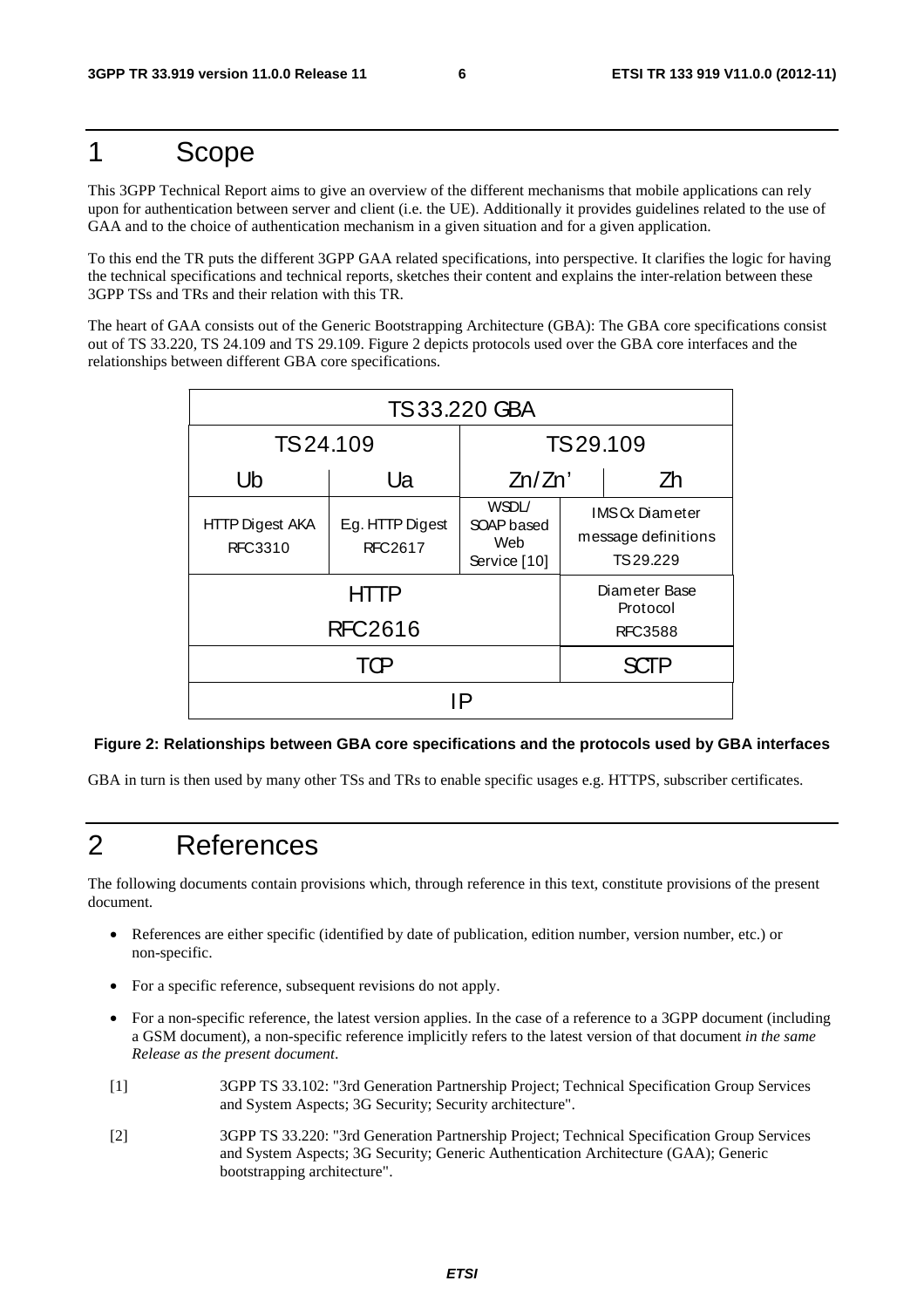- [3] 3GPP TS 33.221: "3rd Generation Partnership Project; Technical Specification Group Services and System Aspects; 3G Security; Generic Authentication Architecture (GAA); Support for subscriber certificates".
- [4] 3GPP TS 33.222: "3rd Generation Partnership Project; Technical Specification Group Services and System Aspects; 3G Security; Generic Authentication Architecture (GAA); Access to network application functions using secure hypertext transfer protocol (HTTPS)".
- [5] IETF RFC 2818: "HTTP Over TLS".
- [6] 3GPP TS 29.109: "3rd Generation Partnership Project; Technical Specification Group Core Network; Generic Authentication Architecture (GAA); Zh and Zn Interfaces based on the Diameter protocol; Protocol details".
- [7] 3GPP TS 24.109: "3rd Generation Partnership Project; Technical Specification Group Core Network; Bootstrapping interface (Ub) and Network application function interface (Ua); Protocol details".
- [8] Void.
- [9] Void.
- [10] W3C: "Web Services Description Language (WSDL) Version 2.0 Part 0: Primer", <http://www.w3.org/TR/2005/WD-wsdl20-primer-20050803/>.
- [11] IETF RFC 4279 (2005) "Pre-Shared Key Ciphersuites for Transport Layer Security (TLS)".
- [12] 3GPP TS 33.246: '3rd Generation Partnership Project, Technical Specification Group Services and System Aspects; 3G Security; Security of Multimedia Broadcast / Multicast Services'.
- [13] 3GPP TR 33.905: '3rd Generation Partnership Project, Technical Specification Group Services and System Aspects; Recommendations for Trusted Open Platforms'.
- [14] 3GPP TR 33.920: '3rd Generation Partnership Project, Technical Specification Group Services and System Aspects; SIM card based GBA Generic Bootstrapping Architecture; Early Implementation Feature'.
- [15] 3GPP TS 33.110: '3rd Generation Partnership Project, Technical Specification Group Services and System Aspects; Key Establishment between a UICC and a Terminal'.
- [16] 3GPP TR 33.980: '3rd Generation Partnership Project; Technical Specification Group Services and System Aspects; Liberty Alliance and 3GPP security interworking; Interworking of Liberty Alliance Identity Federation Framework (ID-FF), Identity Web Services Framework (ID-WSF) and Generic Authentication Architecture (GAA)'.

## 3 Definitions and abbreviations

#### 3.1 Definitions

For the purposes of the present document, the following terms and definitions apply.

**Subscriber certificate:** a certificate issued by a mobile network operator to a subscriber based on his/her subscription. It contains the subscriber's own public key and possibly other information such as the subscriber's identity in some form.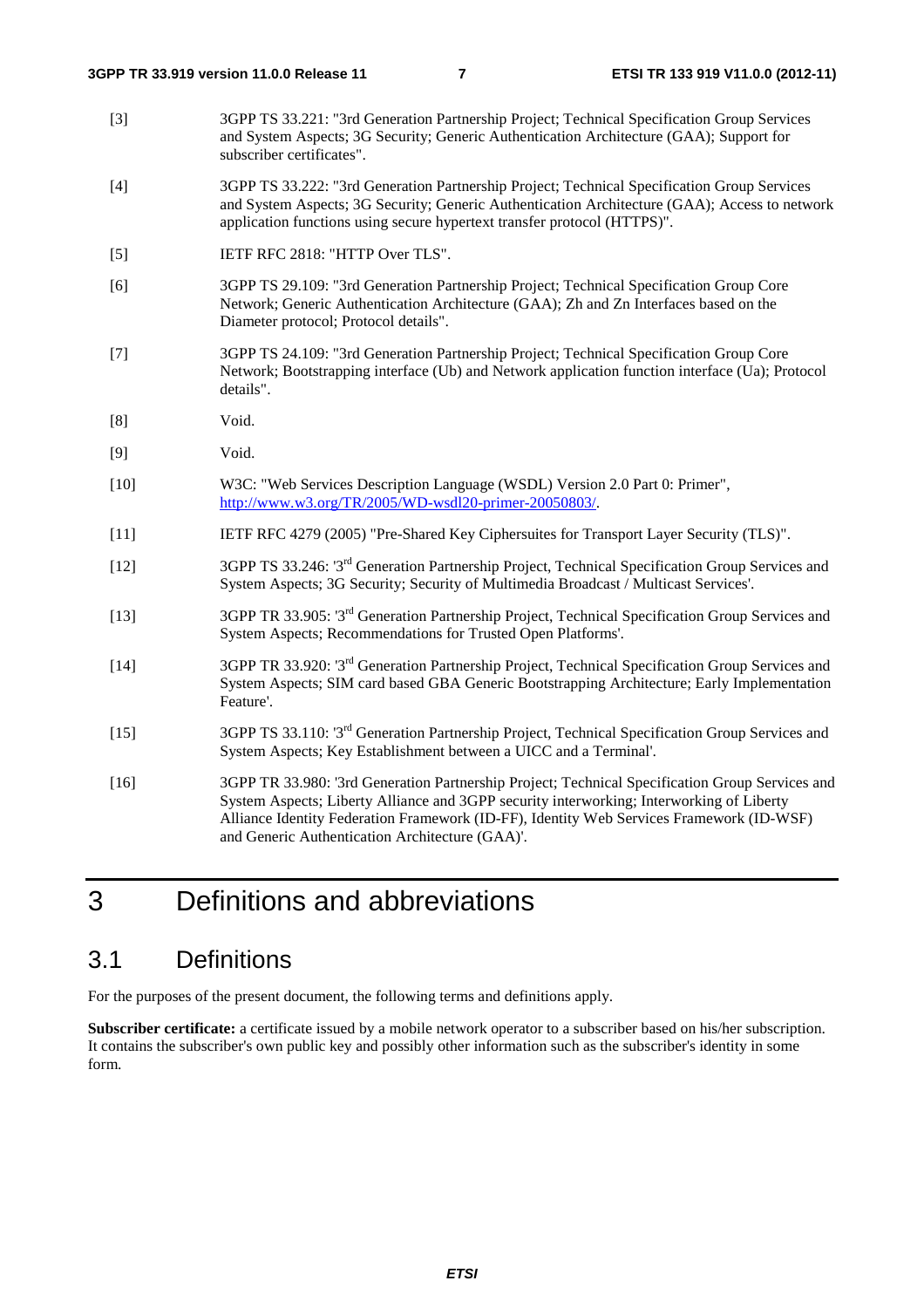#### 3.2 Abbreviations

For the purposes of the present document, the following abbreviations apply:

| AK A       | Authentication and Key Agreement           |
|------------|--------------------------------------------|
| AP         | <b>Authentication Proxy</b>                |
| AS         | <b>Application Server</b>                  |
| BSF        | <b>Bootstrapping Server Function</b>       |
| GAA        | Generic Authentication Architecture        |
| <b>GBA</b> | Generic Bootstrapping Architecture         |
| <b>HSS</b> | Home Subscriber System                     |
| <b>NAF</b> | <b>Network Application Function</b>        |
| <b>NE</b>  | Network Element                            |
| <b>PKI</b> | Public Key Infrastructure                  |
| <b>SSC</b> | <b>Support for Subscriber Certificates</b> |
| UE         | User Equipment                             |

### 4 Generic Authentication Architecture

#### 4.1 GAA overview

There are generally speaking two types of authentication mechanisms. One is based on a secret shared between the communicating entities, the other one is based on (public, private) key pairs and digital certificates. Also in GAA these are the two options that are a priori available for mobile applications as is illustrated in Figure 3.



**Figure 3: GAA schematic overview** 

#### 4.2 Authentication using shared secret

Figure 3:<br>
fion using<br>
protocols that rely<br>
Digest, Pre-Share<br>
L. ic overview<br>
SCTE<br>
Secret between the<br>
secret between the<br>
with pre-shared There are several authentication protocols that rely on a pre-shared secret between the two communicating entities. Popular examples include HTTP Digest, Pre-Shared Key TLS, IKE with pre-shared secret and a priori any mechanism based on username and password.

The main problem with these mechanisms is how to agree on this pre-shared secret. Clause 5.2 and GBA TS 33.220 [2] describe how in a mobile context an AKA based mechanism can be used to provide both communicating entities with a pre-shared secret.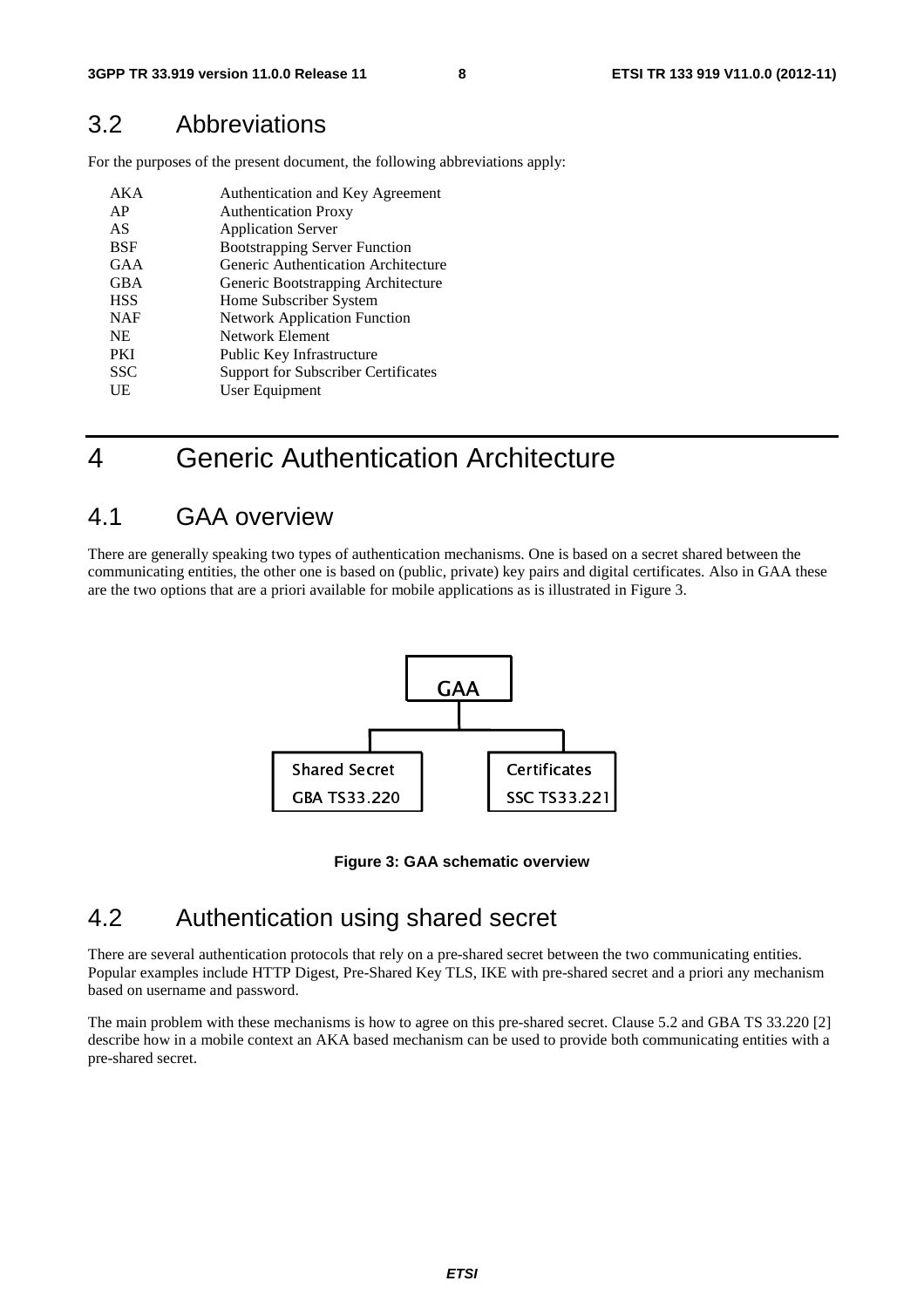#### 4.3 Authentication based on (public, private) key pairs and certificates

An alternative to using shared secrets for authentication is to rely on asymmetric cryptography. This assumes that the entity that needs to be authenticated (one or both partners in the communication) possesses a (public, private) key pair and a corresponding digital certificate. The latter validates the key pair and binds the key pair to its legitimate owner. Well-known protocols whose authentication is based on (public, private) key pairs include PGP and HTTP over TLS, RFC 2818 [5] (the later is commonly called by its protocol identifier, "HTTPS").

The main disadvantage of this type of authentication is that a PKI is needed and that asymmetric key cryptographic operations often require substantially more computational effort than symmetric key operations. Clause 5.3 and Support for Subscriber Certificates (SSC) TS 33.221 [3] describe how a mobile operator can issue digital certificates to its subscribers (hence providing a basic PKI).

### 5 Issuing authentication credentials

#### 5.1 Schematic overview



NOTE: Other mechanisms for issuing authentication credentials may exist but are out of scope for this TR.

#### **Figure 4: Illustration of mechanisms to issue authentication credentials**

Figure 4 illustrates the relation between this TR and TS 33.220 [2] and TS 33.221 [3]. There are on the one hand authentication methods that are based on shared secrets and GBA, described in TS 33.220 [2], specifies a mechanism to provide communicating parties with such a shared secret. On the other hand there are authentication methods that rely on (public, private) key pairs and digital certificates and SSC, described in TS 33.221 [3], specifies how to issue certificates to mobile subscribers.

#### 5.2 GBA: Mechanism to issue shared secret

TS 33.220 [2] specifies an application independent mechanism based on the 3GPP AKA mechanism to provide a client and an application server with a common shared secret. This shared secret can subsequently be used to authenticate the communication between the client and an application server.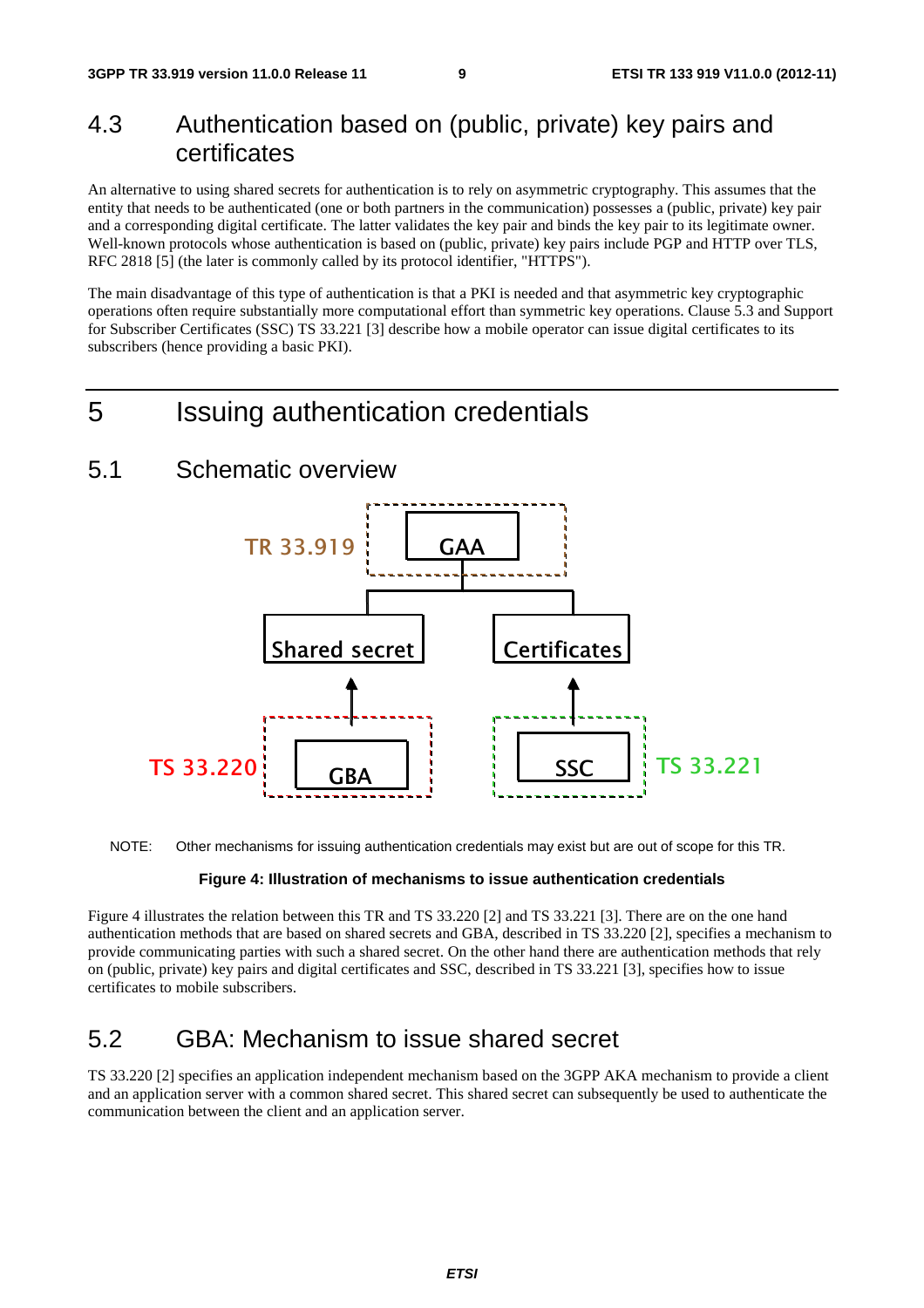#### 5.3 SSC: Mechanism to issue subscriber certificates

TS 33.221 [3], specifies a mechanism to issue a digital certificate to a mobile subscriber.

Once a mobile subscriber has a (public, private) key pair and has obtained a certificate for it, he can use the certificate together with the corresponding key pair to produce digital signatures in e.g. m-commerce applications but also to authenticate to a server (e.g. in TLS).

## 6 GAA building blocks

### 6.1 GAA structural overview



**Figure 5: Detailed overview of inter-relation of GAA building blocks** 

ion of GAA building blows<br>to GAA and GBA related do<br>difference Authentication Architects **gure 5: Det**<br> **Presence 1**<br> **Presence 1**<br> **Presence 1**<br> **Presence 1**<br> **Presence 1**<br> **Presence 1**<br> **Presence 1**<br> **Presence 1**  $T_s$  and describes the same of  $\overline{S}$ . u o<br>nt d This clause gives a high level overview of the content of the different GAA and GBA related documents and describes how these documents fit together.

#### 6.2 GAA

GAA refers to this TR that describes the general framework of the Generic Authentication Architecture.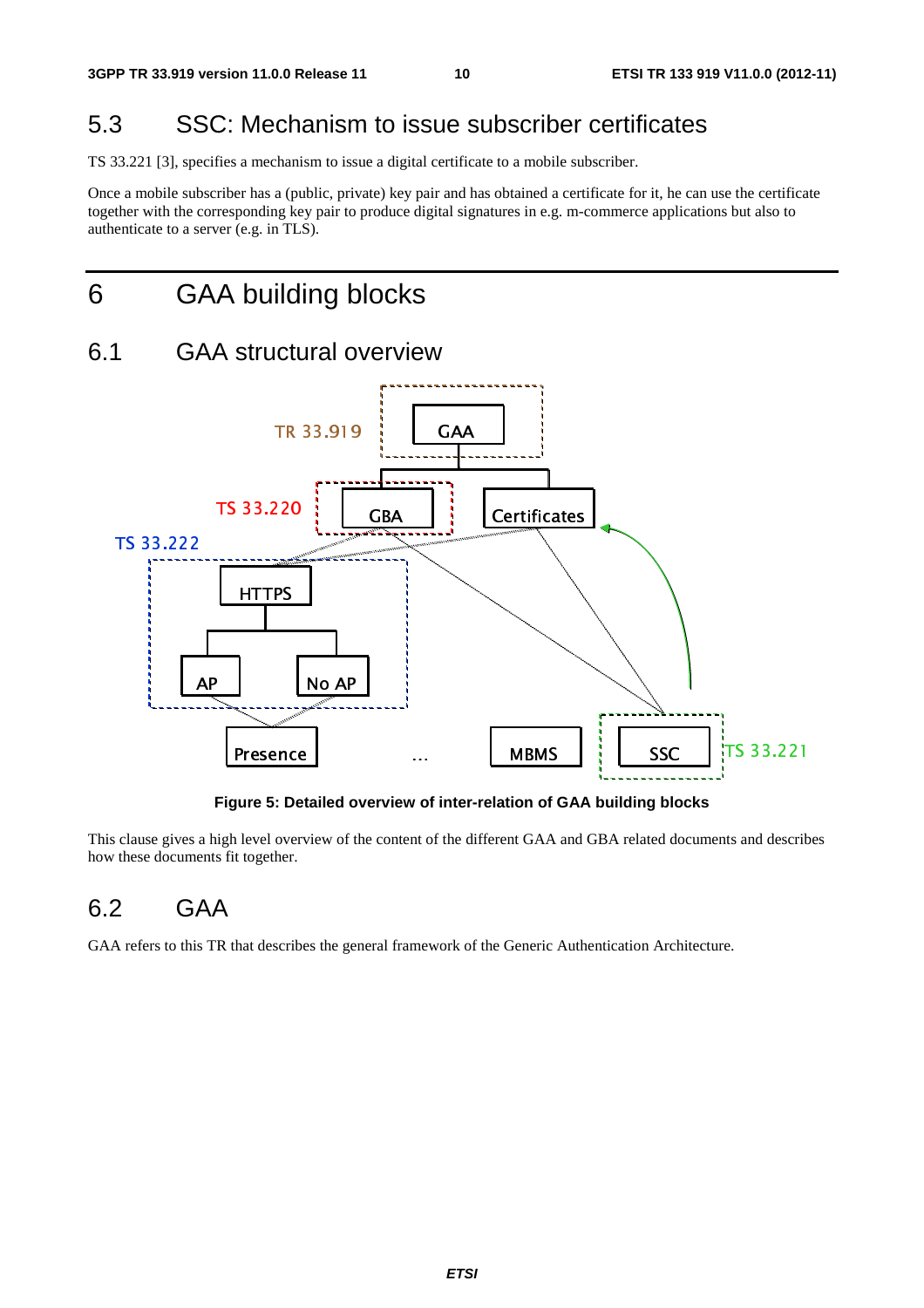#### 6.3 GBA

As briefly indicated in clause 5.2, GBA provides a general mechanism based on 3GPP AKA [1] to install a shared secret between a UE and a server.

AKA is a very powerful mechanism that mobile networks make use of. GBA takes benefit of this mechanism and reuses AKA to bootstrap application security. GBA introduces a new network element (NE) called the Bootstrapping Server Function (BSF). This BSF has an interface with the HSS. The UE runs AKA with the HSS via the BSF. From the resulting (CK, IK), a session key is derived in BSF and UE. An application server (called Network Application Function (NAF) in TS 33.220 [2]) can fetch this session key from the BSF together with subscriber profile information. In this way the application server (NAF) and the UE share a secret key that can subsequently be used for application security, in particular to authenticate UE and NAF at the start of the application session (possibly also for integrity and/or confidentiality protection although that might not be strictly in the scope of GAA). The communication between the UE and the BSF as well as that between NAF and BSF and between BSF and HSS are application independent and are described in TS 33.220 [2].

If only SIM cards or SIMs on UICC is available, and 2G\_GBA is allowed, the BSF and UE mutually authenticates using the 2G AKA and TLS protocol.

The following argument leads to the introduction of this new NE (BSF):

keep the number of different types of NEs as well as the total number of NEs that retrieve AVs from the HSS to a minimum.

One generic mechanism for different applications avoids a large diversity of mechanisms and allows to address security issues once and in a consistent way.

#### 6.4 SSC

If a client wants to make use of asymmetric encryption technology, he needs a digital certificate that is created by a certification authority (CA). Such a certificate binds a public key to the identity of its legitimate owner and certifies the validity of the public key. If a mobile subscriber wants to have and make use of a (public, private) key pair, the key pair and a certificate should either be preloaded or the subscriber must have the means to either generate or obtain a key pair and dynamically obtain a corresponding digital certificate. As briefly indicated in clause 5.3, SSC specifies a mechanism to dynamically issue a digital certificate to a mobile subscriber.

To dynamically obtain a digital certificate a UE must send an appropriate certificate request to a PKI portal of his home operator, and the PKI portal must authenticate the certificate request. The certificate enrolment process i.e. the issuing of a certificate to a subscriber and the corresponding communication session between a UE and a PKI portal is in fact an example of a mobile application. As with many mobile applications it requires authentication of the communicating entities, in this case the UE and the PKI portal (the latter plays the role of the application server). As for any other application there are 2 options for this authentication: pre-shared secret based or based on asymmetric cryptography and certificates. The latter is only an option when a new certificate is requested from the PKI portal while another still valid certificate is already loaded in the UE. The former method requires a shared secret between the PKI portal and the UE. If the shared secret is not pre-configured, GBA can be used to obtain such a shared secret.

As indicated in Figure 5, the result of the process of issuing a certificate to a mobile subscriber which is described in the SSC TS 33.221 [3] is that the UE is loaded with a certificate corresponding to its (public, private) key pair. This is indicated by the green upward arrow.

Once the certificate is in place it can be used (together with the corresponding (public, private) key pair) to authenticate the UE. This is indicated by the black dotted lines that connect "certificates" to the underlying applications (HTTPS and SSC in Figure 5). The (public, private) key pair and the corresponding digital certificate can also be used for integrity protection (or less likely confidentiality) but these are not part of the scope of GAA.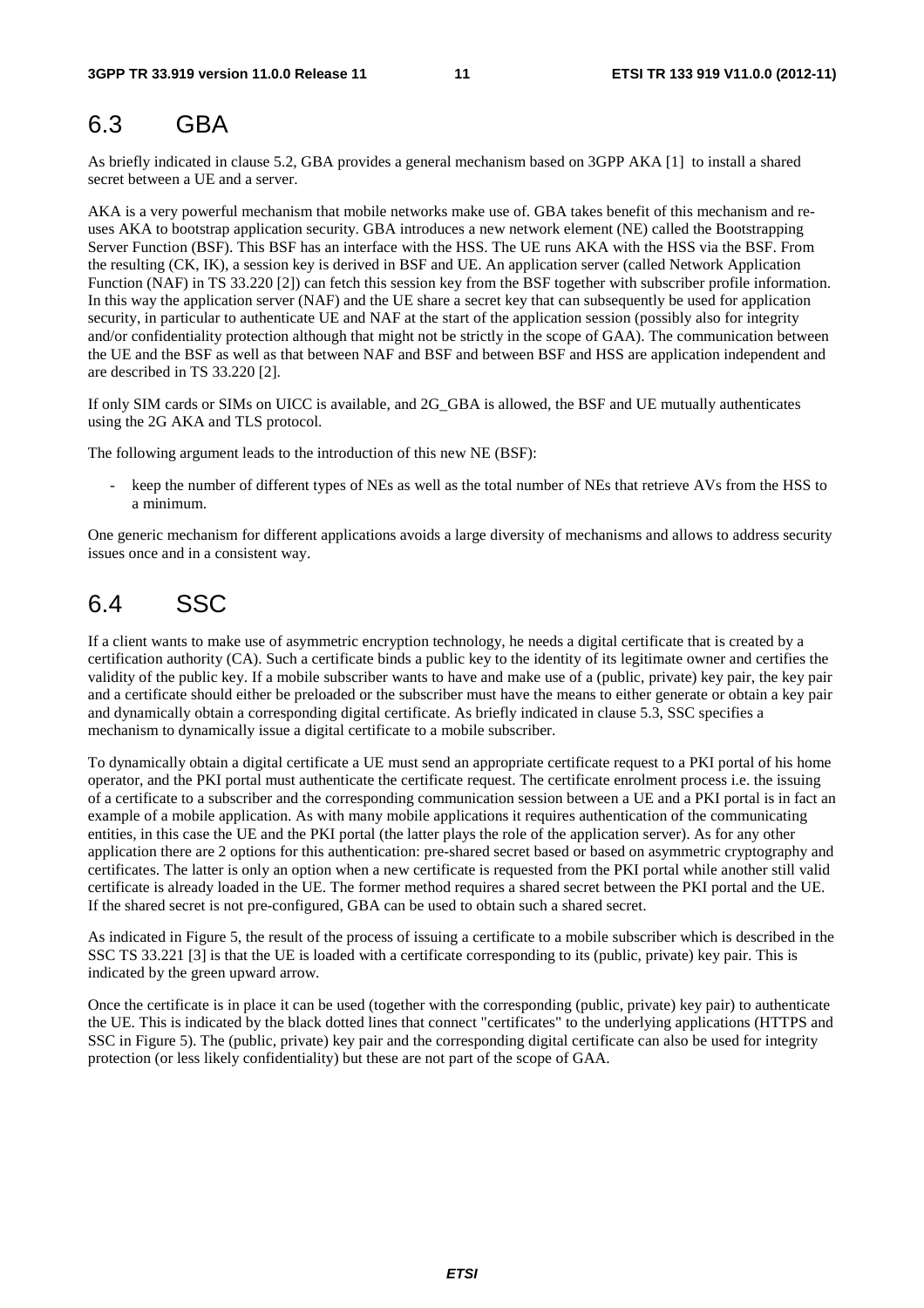### 6.5 Access to Network Application Functions using HTTPS

It is envisaged that HTTPS (or HTTP/TLS) may be used in a number of services to secure the application session between the UE and the application server (Ua interface in TS 33.220, see TS 33.222 [4]). TS 33.222 [4] describes the details of the possible authentication options when HTTPS is used between a UE and an application server. Any existing or future application based on HTTPS or Pre-Shared Key TLS can refer to TS 33.222 [4] for details on authentication and the set up of a secure HTTP session.

#### 6.5.1 HTTPS with Authentication Proxy

TS 33.222 [4] describes a mechanism where a reverse proxy (called authentication proxy (AP)) is used between the UE and the AS.

The AP is the TLS end point and the UE shall be able to simultaneously connect to different ASs behind one AP. The AP shall be able to authenticate the UE using the means of GAA, and shall send the authenticated UE identity to the AS. If UE authentication is based on a shared secret then the AP acts as the NAF in the GAA architecture and terminology.

Possible advantages of the use of such an AP may include reduced consumption of authentication vectors, minimization of SQN synchronization failures and reduction of number of TLS sessions that a UE needs to set up and maintain.

#### 6.5.2 HTTPS without Authentication Proxy

HTTP based application servers can also be deployed without the use of an authentication proxy. In this case the HTTPS (or TLS) session is between the UE and the AS. In this case the AS shall be able to authenticate the UE using the means of GAA. If UE authentication is based on a shared secret then the AS acts as the NAF in the GAA architecture and terminology.

#### 6.5.3 Pre-Shared Key TLS

The HTTP client and server can authenticate each other based on the GBA-based shared key between the UE and the BSF generated during the bootstrapping procedure created by the procedures in TS 33.220 [2]. The shared key shall be used as a master key to generate further TLS session keys, and also be used as the proof of secret key possession as part of the authentication function. The exact procedure can be found in Pre-Shared Key Ciphersuites for Transport Layer Security (TLS) [11].

## 7 Application guidelines to use GAA

#### 7.0 Overview on Application Authentication

GAA provides different alternatives to an AS or an AP to perform user authentication (i.e. force the UE to run AKA with the BSF as specified in TS 33.220 [2] or use a mechanism based on subscriber certificates). Also under GAA, an AS may understand that the user request is already authenticated by an Authentication Proxy.

GAA as described in this TR has not the intention to impose any one authentication mechanism onto applications . It is rather aimed to be a tool at developers disposal which they can use to their benefit. Application developers may save development time by using GAA instead of designing and implementing application-specific authentication mechanisms. An additional advantage of the mechanisms of GAA is that they can provide global coverage, inherited from the GSM/UMTS coverage.

Depending on network configuration and policies of the operator, an AS or an AP will be able to use any of the alternatives provided by GAA or even any other user authentication mechanisms specified outside of 3GPP if such mechanisms are at their disposal. It is therefore assumed that an AS and an AP should be able to take the decision what parts of GAA shall be used if any.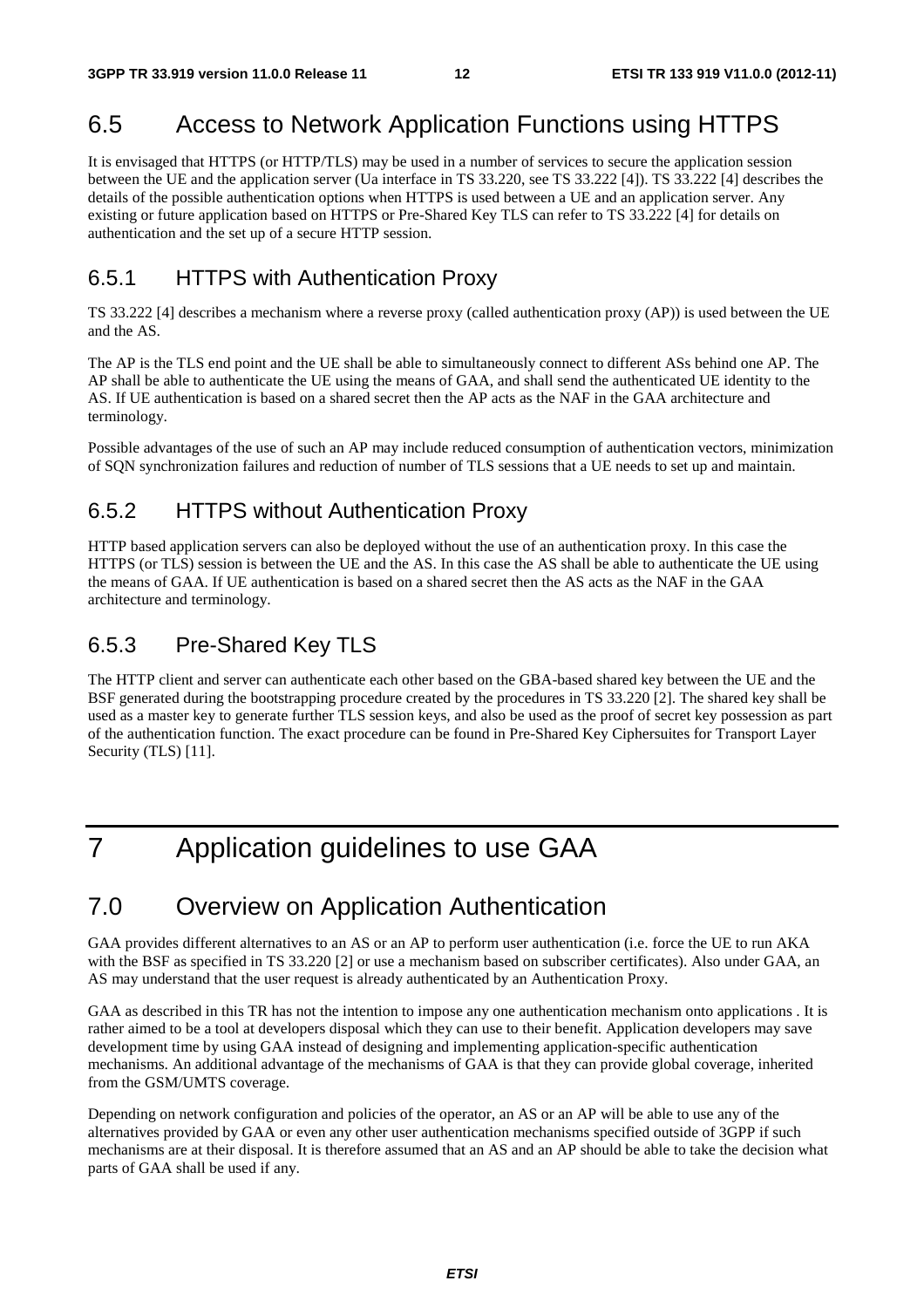This section tries to give an overview of arguments that can play a role in the choice of authentication mechanism. The authentication mechanism selected will be dependent on:

- 1. Requirements/policies relating to the user/server/application/device that needs authentication. This may be in both directions (mutual authentication), but the usual emphasis is user to server authentication.
- 2. Device and service characteristics, user capabilities and preferences as defined in the user profile.
- 3. Policies of the network or networks providing the transport service and the service providers of the applications.

Requirements/policies relating to authentication will depend on whether there is a need for:

- **a) Device authentication:** The device is genuine and not a clone i.e. Authentication of a (U)SIM by challenge response.
- **b) Integrity protection:** An example is signalling protection in UTRAN access A weakness in GSM is that it is very easy for a man in the middle to manipulate signalling message e.g. cipher mode command and a way to prevent it being compromised is to use device authentication **and** integrity protection via a keyed MAC (Message Authentication Code) on the specific signalling messages.
- **c) Application authentication:** It will often be necessary to check the authenticity of the application software. Application authentication is however out of the scope of GAA.
- **d) User authentication:**. This refers to authentication of the end user, the person who is using the end user device. One way of doing this is to make the USIM availability to devices/protocols/applications dependent, logically, by user PIN input or physically, by a policy of removal and insertion. The entry of a PIN may also be required before access is allowed to a specific application.
- **e) Transaction authentication and non-repudiation:** For some business transactions that are carried out using the mobile device it is necessary to digitally sign the transaction with a users private key, specifically where there is a need for non repudiation i.e. to prevent:
	- the False Denial of the: SENDING of the Message, e.g. "I never sent it!"
	- the CONTENT of the Message, e.g. "I said you should sell, not buy!"
	- the TIME of the Message, e.g. "I sent it a different time!"
- NOTE: Many authentication techniques such as 3GPP AKA are based on a single key which is shared between the network and the user - this is OK for authentication between sender and recipient, but non repudiation provable to a third party may require the use of public key technique where the private key is only held by the sender.

Figure 6 shows how device and service characteristics can impact the choice of a particular technique from the Spectrum of Authentication Mechanisms.

|                                       | authentication type                         |                                                                          |                           |  |
|---------------------------------------|---------------------------------------------|--------------------------------------------------------------------------|---------------------------|--|
| client (device)<br>charateristics     | device (client)<br>auth                     | server auth                                                              | transaction<br>auth       |  |
| PIN/password                          | stored<br>PIN/password                      | signature or<br>password                                                 | x                         |  |
| <b>GAA: subscriber</b><br>certificate | client private<br>key, signature            | signature                                                                | private key,<br>signature |  |
| GAA: GBA at<br>UE.                    | shared secret<br>(GBA), keyed<br><b>MAC</b> | shared secret<br>(GBA), keyed MAC<br>OR server private<br>key, signature | x                         |  |

 $x =$  client characteristics do not allow authentication requirement to be met.

#### **Figure 6: Authentication characteristics comparison**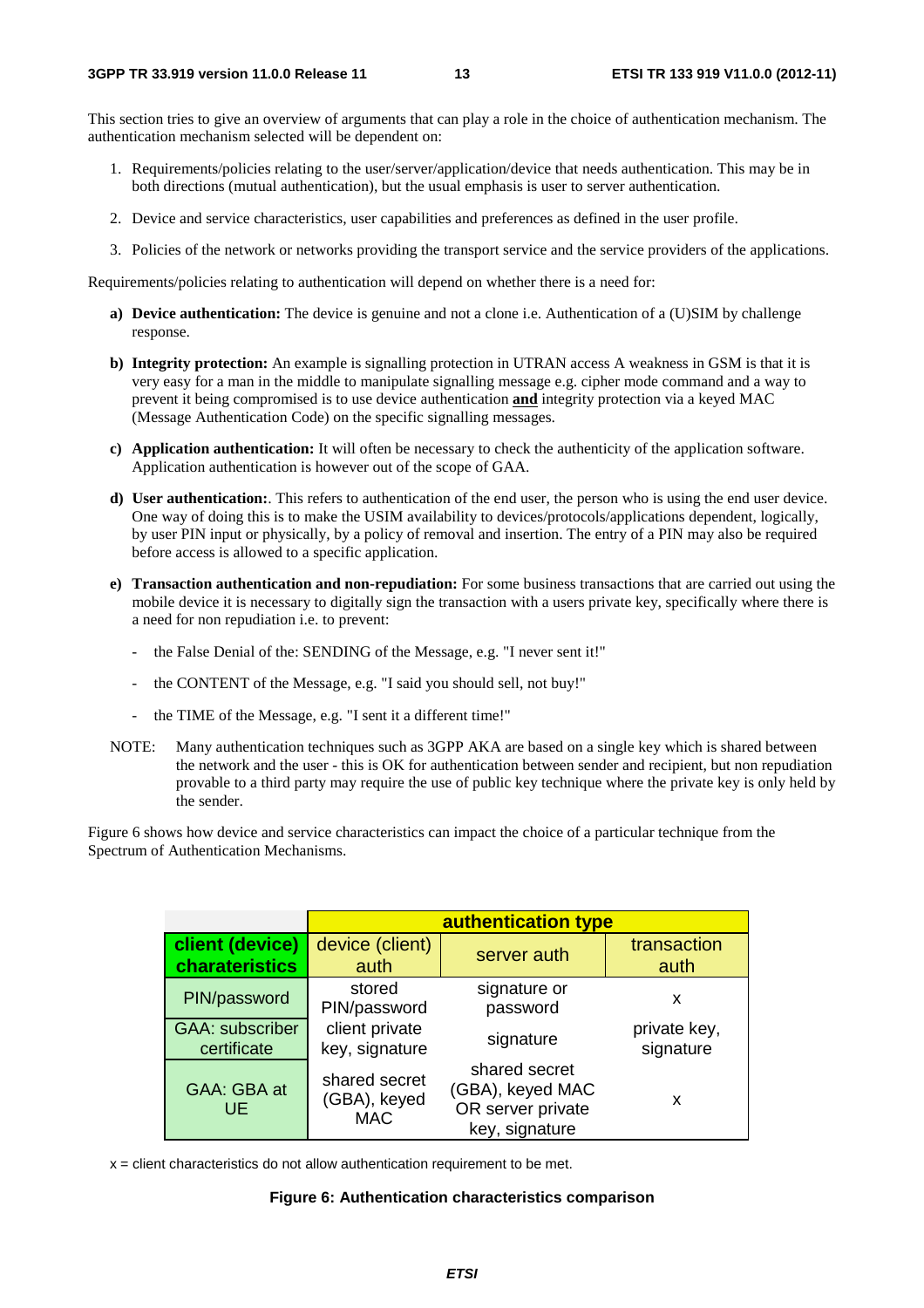#### 7.1 Use of shared secrets and GBA

Some examples of where shared secrets from the innovation of GBA can be used are:

- distribution of symmetric ciphering and integrity keys for securing applications running between the UE and a server in the network. Example protocols that can be used to secure an application and that require a shared secret include HTTP Digest, shared secret TLS and IPsec;
- distribution of passwords and PIN for third party applications;
- for protecting the distribution of certificates between the UE and the certificate authority.

#### 7.2 Use of certificates

Some examples of where certificates can be used for authentication are:

- when it is necessary to check the identity of the end user;
- when the application security protocol works smoothly with (public, private) key pair authentication and subscriber certificates are available (e.g. normal TLS);
- where there is a need for non-repudiation and where the user is required to digitally sign the transaction with a user's private key as many authentication techniques such as 3GPP AKA are based on a single key, which is shared between the network and the user. Non-repudiation provable to a third party may require the use of public key technique where the private key is only held by the sender.

#### 7.3 NAF Recommendations

#### 7.3.1 Overview

GBA can be used by various types of applications, which utilize different types of Ua protocols. In this section, some recommendations and motivations are given to help the design of the Ua protocol. The security and the service delivery would benefit from the following recommendations in some cases, but not all recommendations are applicable to all application types and hence, each NAF Ua application has to validate, if these recommendations are applicable or not.

#### 7.3.2 Key Lifetime Management

If the NAF has a NAF defined lifetime to be used with the NAF specific key material Ks\_(ext/int)\_NAF key (or further adapted key material), which is shorter compared to the default Ks lifetime received from the BSF, (due to NAF having it"s own policy), then to avoid different lifetimes in UE and NAF and to ensure continuous service delivery to the UE at least two approaches could be taken. One approach is that the NAF could send the key lifetime to the UE on the Ua reference point. This way the UE is able to make a new bootstrapping before the NAF defined key lifetime expires. Another approach, is that the NAF instructs the UE on the Ua reference point to make a new bootstrapping before the NAF defined key lifetime expires.

#### 7.3.3 User Identity Validation

If the UE sends one or more identities as part of the application protocol that is run over reference point Ua, then it would avoid some fraud scenarios, if the NAF verifies that the identities indeed belongs to the subscriber by checking that the identity or identities are present in the service specific USS fetched from the BSF. This is only possible if the BSF and NAF support usage of USS and the NAF can extract the send identities or identity from the message send by the UE.

#### 7.4 Event Monitoring Principles for GAA

Monitoring of GAA usage requires the logging of certain events. The following list of events, grouped by interfaces on which they occur, may serve as a baseline for implementing monitoring in the network nodes.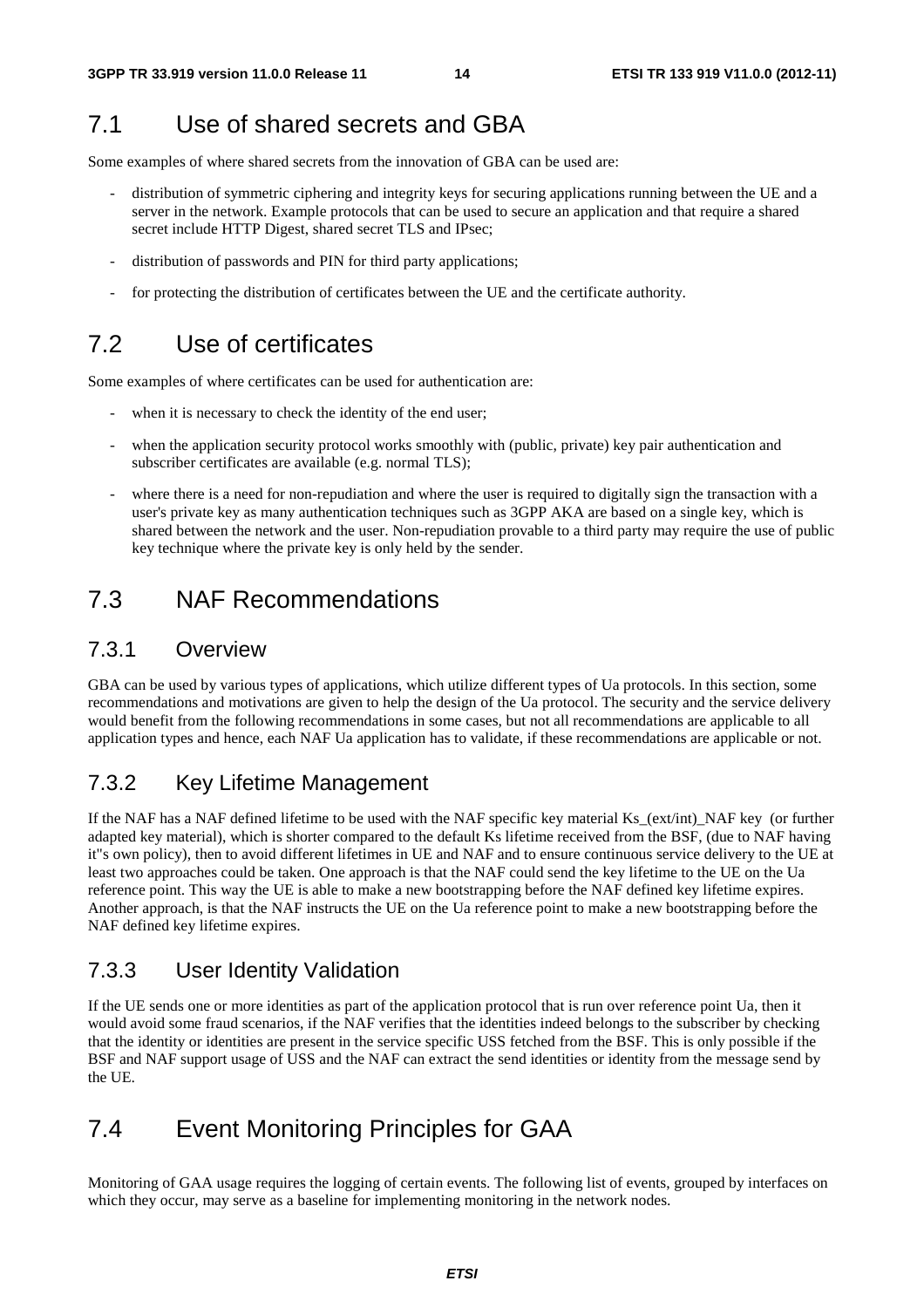- 1 Ub interface: Bootstrapping between UE and BSF over Ub interface,
- 2 Ua interface:
	- a) Authentication of UE and NAF based on bootstrapped NAF specific key.
	- b) Enrollment of subscriber"s public key.
	- c) Delivery of operator"s root CA certificate.
- 3 Zn interface:
	- a) Delivery of NAF specific key material to the NAF,
	- b) Delivery of USS to NAF
- 4 Zh interface: Delivery of AV and GUSS.

Note: This list may not be exhaustive.

## 8 Usage of GBA

This chapter contain some examples of usage of GBA within 3GPP specification and GBA extension.

#### 8.1 GAA and Trusted Open Platforms

TR 33.905 [13] outlines the GAA related functionalities and their interworking in the terminal. It describes the relationship of the GAA server in the terminal that communicates with the BSF server over Ub reference point, and with the UICC through the relevant device drivers, the GAA client that is part of a terminal application and communicates over the network with a NAF server and the GAA server in the terminal to obtain the NAF specific GAA credentials.

#### 8.2 2G GBA

TR 33.920 [14] outlines needed changes to provision an ME and a NAF with a shared secret based on the SIM card. TS 33.220 focuses on the usage of 3G USIM / ISIM for GBA and the SIM card specific details can be found in the Annex I. 2G GBA provides allows building services where authentication is performed and managed in an analogous way as using USIM. The protocol wherein the SIM card is used, decides the strength of the security of the whole system. Therefore, the solution described for an early implementation feature in this specifications targets to enhance GSM security to address the known GSM vulnerabilities when using 2G GBA. 2G GBA does not require any change to the existing SIM specifications, in particular GBA\_U as in 3G GBA is not part of 2G GBA.

#### 8.3 Key Establishment between UICC and a Terminal

TS 33.110 [15] describes a GBA based key establishment between a UICC and a terminal. The UICC is rarely a standalone device; it usually interacts with a terminal. For sensitive applications that are split between a smart card and a terminal with sensitive data exchanged between those two. TS 33.110 provide means to establish keys, that then can be used to establish a secure channel between a UICC and a terminal.

### 8.4 Liberty Alliance and GBA

TR 33.980 [16] defines the Interworking between GBA and Liberty Alliance protocols. GBA and the Liberty Alliance Identity Federation and Web Service Framework were developed and can be deployed indepently of each other. The Liberty Alliance Identity Federation and Web Service Framework offers simplified single sign-on and session management for complex web service business interaction protocols. The GBA offers a mechanism to provide a shared secret and certificates to two communicating entities for mobile applications, based on GSM and UMTS authentication and key agreement protocols. TR 33.980 provides guidelines on the interworking of the Generic Authentication Architecture (GAA) and the Liberty Alliance architecture. It studies the details of possible interworking methods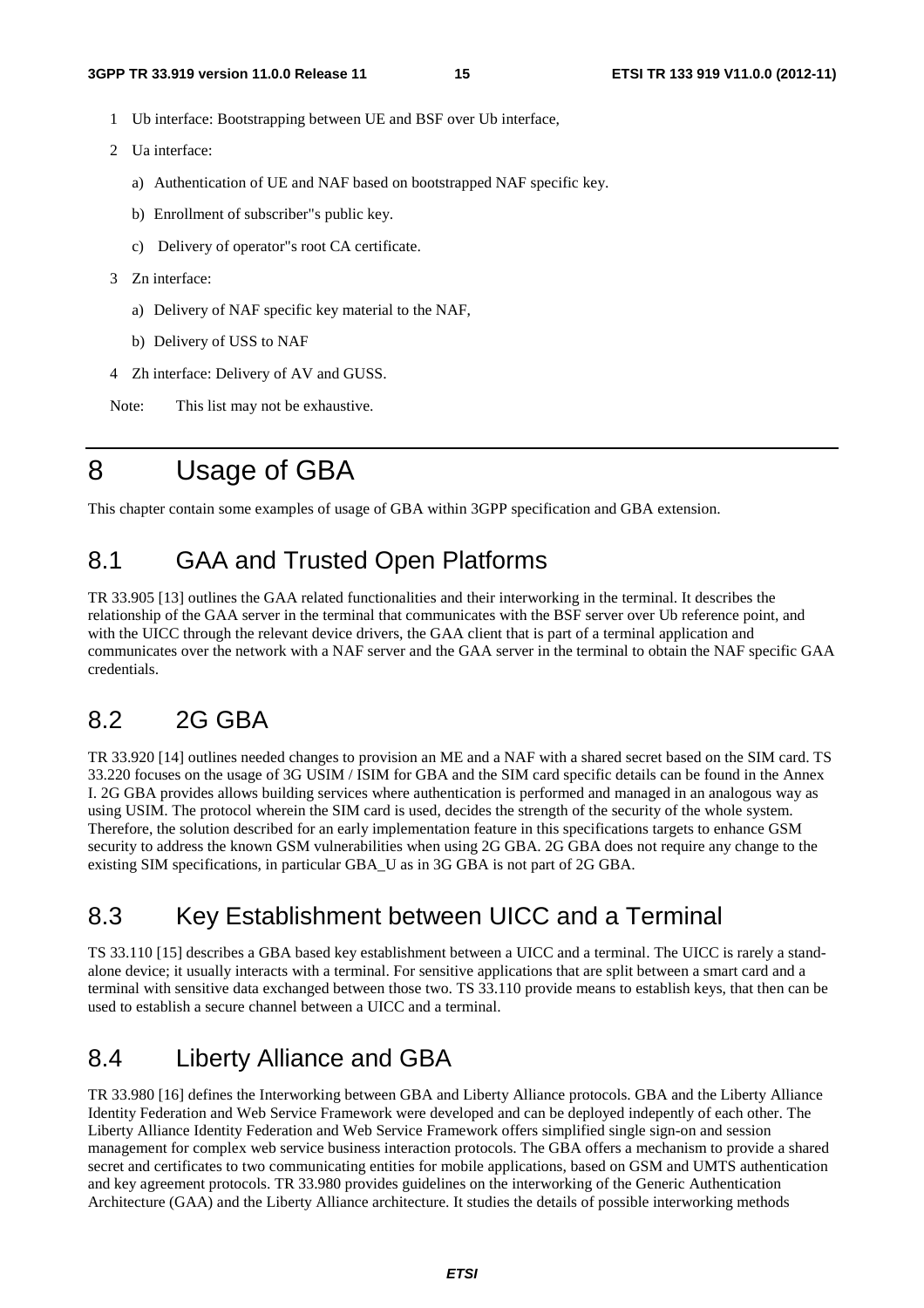between the Liberty Alliance Identity Federation Framework (ID-FF), the Identity Web Services Framework (ID-WSF) and GBA for various Single Sign On scenarios.

### 8.5 MBMS Security

TS 33.246 [12] specifies the usage of GBA TS 33.220 [2]. GBA is used to provision the keys that are needed to run an MBMS User Service. If protection for the MBMS User Service is required, then the UE needs to share GBA-keys with the BM-SC that is acting as a Network Application Function (NAF) according ot TS 33.220 [2]. The MMBS Serivice Keys for an MBMS User Service shall be stored on either the UICC if the UICC is capable of MBMS key management or the ME if the UICC is not capable of MBMS key management.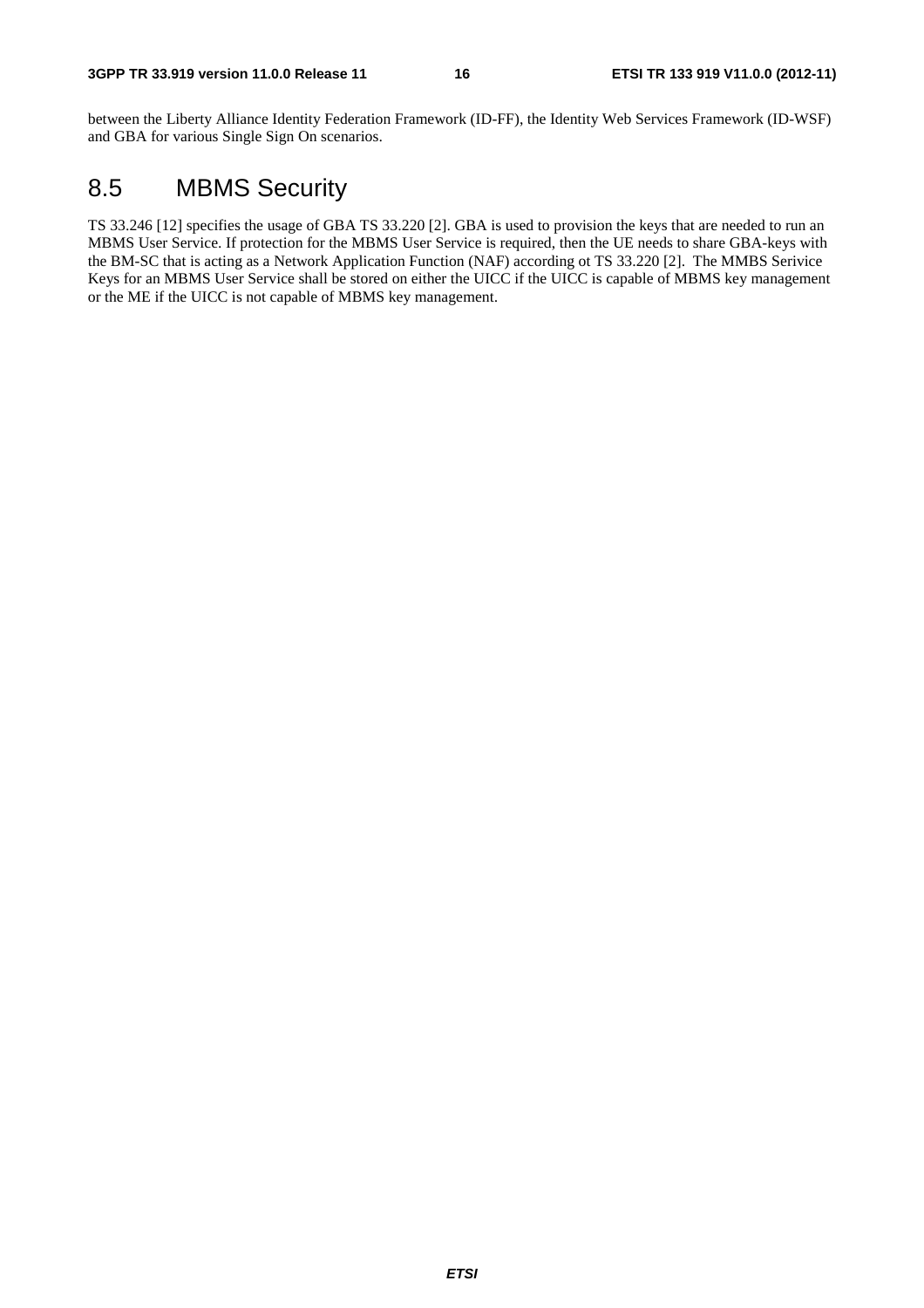## Annex A: Change history

| <b>Change history</b> |              |                 |           |     |                                                                 |       |                 |
|-----------------------|--------------|-----------------|-----------|-----|-----------------------------------------------------------------|-------|-----------------|
| <b>Date</b>           | TSG#         | <b>TSG Doc.</b> | <b>CR</b> | Rev | Subject/Comment                                                 | Old   | <b>New</b>      |
| 2003-10               | SA3#30       |                 |           |     | New Draft TR: Generic Authentication Architecture (GAA)         |       | 0.1.0           |
| 2003-11               | SA3#31       |                 |           |     | Text has been added to the introduction and to sections 1 to 6  | 0.1.0 | 0.2.0           |
| 2003-12               | SP-22        | SP-030582 -     |           |     | Presentation to TSG SA#22 for Information                       | 0.2.0 | 1.0.0           |
| 2004-01               | SA3#32       |                 |           |     | Editorial changes plus an additional reference                  | 1.0.0 | 1.0.1           |
| 2004-02               | SA3#32       |                 |           |     | References have been added. An editor's note in section 6.5 has | 1.0.1 | 1.2.0           |
|                       |              |                 |           |     | been removed, Figure with explanation has been added and text   |       |                 |
|                       |              |                 |           |     | has been added to sections 6.3, 6.4, 6.5 and 7.                 |       |                 |
| 2004-06               | SP-24        | SP-040365 -     |           |     | Editorial changes for Presentation to TSG SA#24 for information | 1.2.0 | 1.2.1           |
| 2004-07               | SA3#34       |                 |           |     | Text has been added to section 7                                | 1.2.1 | 1.3.0           |
| 2004-09               | SP-25        | SP-040625 -     |           |     | Edited by MCC for presentation to TSG SA #25 for approval       | 1.3.0 | 2.0.0           |
| 2004-09               |              |                 |           |     | Updated to v6.0.0 after TSG SA approval                         | 2.0.0 | 6.0.0           |
| 2004-12               | SP-26        | SP-040861 0002  |           |     | Removal of unnecessary editor's notes                           | 6.0.0 | 6.1.0           |
| 2005-03               | <b>SP-27</b> | SP-050140 0003  |           |     | Correct the 'Application guidelines to use GAA'                 | 6.1.0 | 6.2.0           |
| 2006-03               | SP-31        | SP-060218 0004  |           |     | Add a text to include the 2G_GBA scenario                       | 6.2.0 | 7.0.0           |
| 2006-03               | SP-31        | SP-060069 0005  |           |     | Correction of some editorial errors                             | 6.2.0 | 7.0.0           |
| 2006-09               | SP-33        | SP-060662 0006  |           |     | Verification of UE information and key management               | 7.0.0 | 7.1.0           |
| 2006-09               | SP-33        | SP-060502 0007  |           |     | Event monitoring principles for GAA/GBA                         | 7.0.0 | 7.1.0           |
| 2007-03               | SP-35        | SP-070159 0008  |           |     | Update of TR 33.919                                             | 7.1.0 | 7.2.0           |
| 2008-12               | SP-42        |                 | --        | --  | Upgrade to Release 8                                            | 7.2.0 | 8.0.0           |
| 2009-12               |              |                 |           |     | Update to Rel-9 version (MCC)                                   | 8.0.0 | 9.0.0           |
| 2010-06               | <b>SP-48</b> | SP-100251 0009  |           |     | removal of Rel-9 OSA outdated references                        | 9.0.0 | 9.1.0           |
| 2011-03               |              |                 |           |     | Update to Rel-10 version (MCC)                                  | 9.1.0 | 10.0.0          |
| 2012-09               |              |                 |           |     | Update to Rel-11 version (MCC)                                  |       | $10.0.0$ 11.0.0 |